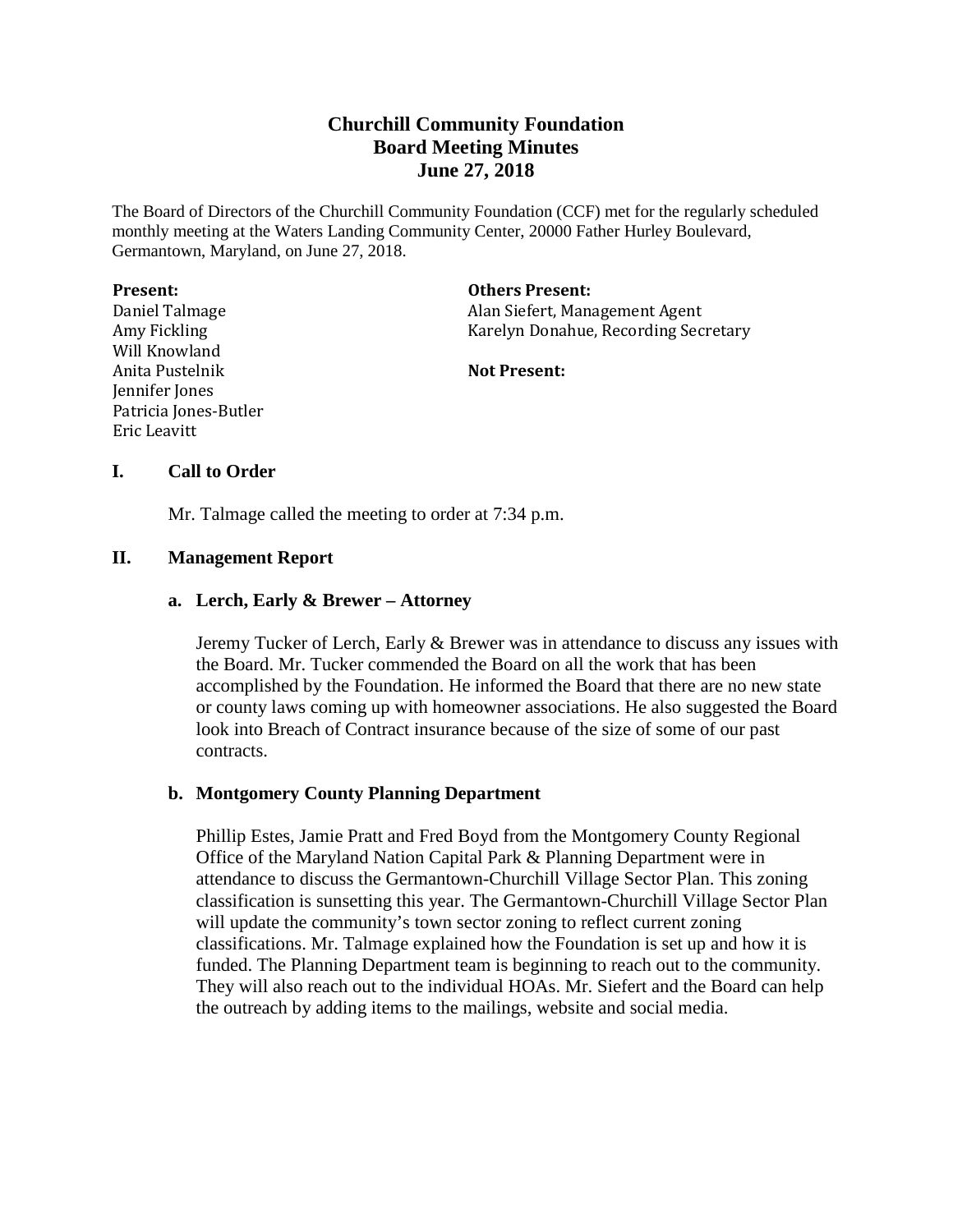# **c. Officer Positions**

The Board discussed and decided to keep the same positions from the 2017 Election. As follows:

| President:           | Daniel Talmage |
|----------------------|----------------|
| Vice President:      | Amy Fickling   |
| Treasurer/Secretary: | Eric Leavitt   |

Motion: To retain officer positions as currently assigned. Knowland/Jones. 7/0/0. Talmage, Fickling, Jones, Leavitt, Pustelnik, Knowland and Jones-Butler for. Motion passed.

### **d. Meeting Minutes**

The Board reviewed the May 30, 2018 meeting minutes and made revisions.

Motion: To accept the May 30, 2018 meeting minutes as revised. Knowland/Jones-Butler. 6/0/1. Talmage, Fickling, Jones, Pustelnik, Knowland and Jones-Butler for. Leavitt abstained. Motion passed.

# **e. 2017 Audit**

The Board reviewed the draft audit and asked for some changes to the verbiage: change the wording to specifically include the completion of the dredge, change reserve study to 5-7 years, add that the two year dredge and the four bridges were in accordance with plan, change bathometric study to every 5 years and water study to every year. The item was tabled for voting until next month.

# **f. Water Quality**

Only one bid for the water quality survey was received. Mr. Siefert will obtain a second bid and the Board can vote on the proposals next month.

### **g. Churchill East Main Stem**

This project is still in the permitting process.

### **h. Hydrilla Control**

The treatment was completed on Friday, June 22, 2018. An update will be given at next month's meeting.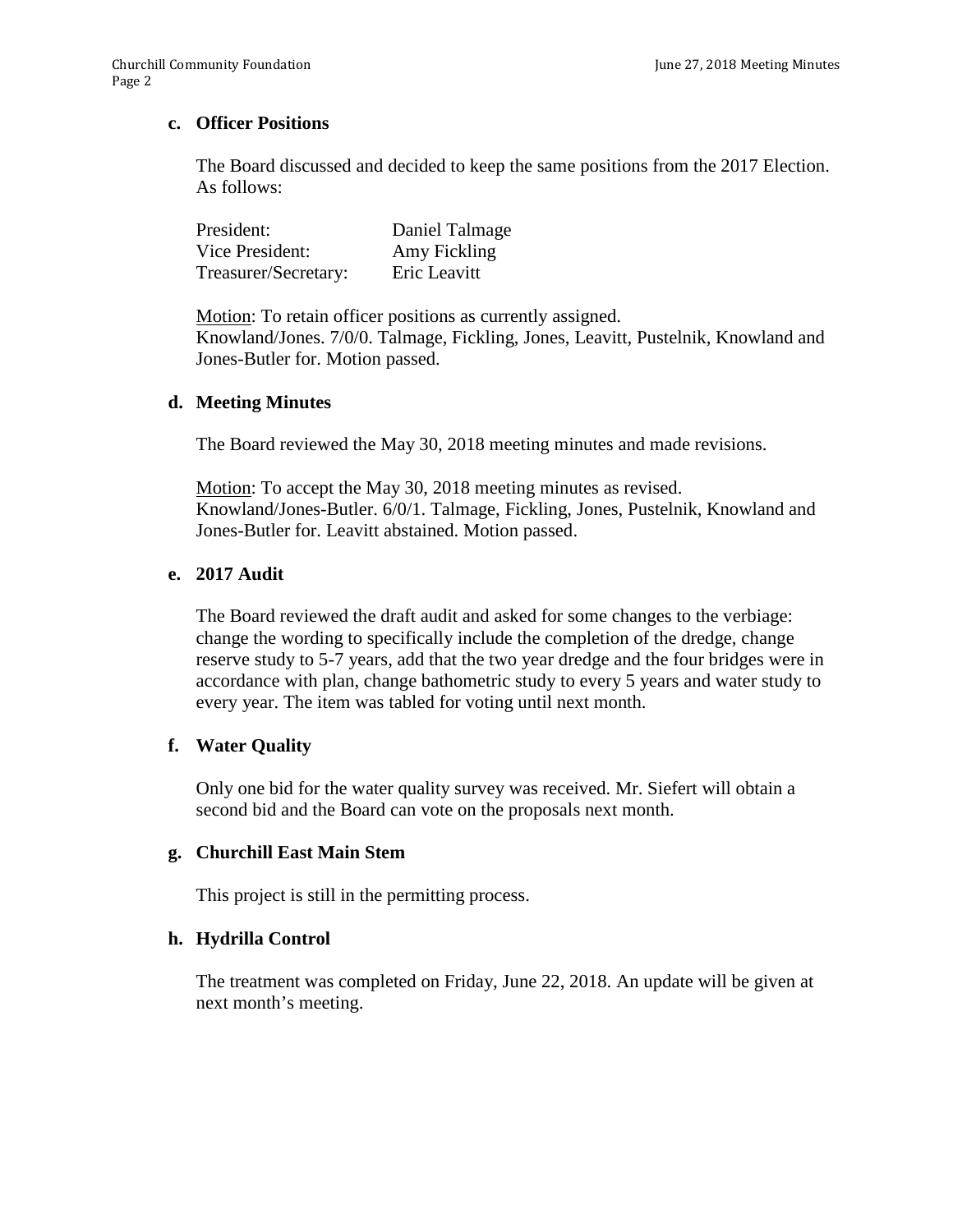# **i. Website**

Mr. Knowland stated that the website does not have many users, but a lot of good pictures of the Lake have been posted on the Facebook page. The website needs to be updated. It was also discussed that another editor should be added to Facebook from the Board.

# **j. Financials**

The Board reviewed the financials for the month ending May 31, 2018.

# **k. Operating Checklist/Pending Projects**

The Board reviewed the operating checklist and pending projects with Mr. Siefert

### **III. Old Business**

### **a. Dredge Staging Area**

It was asked if the Foundation is responsible for the grass in this area. Mr. Siefert confirmed that it is and that the area has been seeded and strawed; it will take some time to grow. Touch up can be performed as needed.

### **b. Posts / Mile Markers**

The Board discussed the need to either restain or repaint the posts as it is time to redo. It was noted that the pavement markings are in the process of being repainted.

### **IV. New Business**

### **a. Parking Bollard**

The Board discussed looking into putting in a parking bollard where vehicles have gone onto the Lake's path.

### **b. Board Member Recognition**

The Board agreed to present outgoing Board member Kathleen Summers with a Certificate of Appreciation and a \$50 gift card to Meadows Farms.

# **c. Bridge Painting**

A bid was received from Gardner's to repaint the bridges and repair the holes in the planks. The Board asked Mr. Siefert to receive a second bid to repaint the old bridges and to replace the planks instead of repairing. For the new bridge, Mr. Siefert will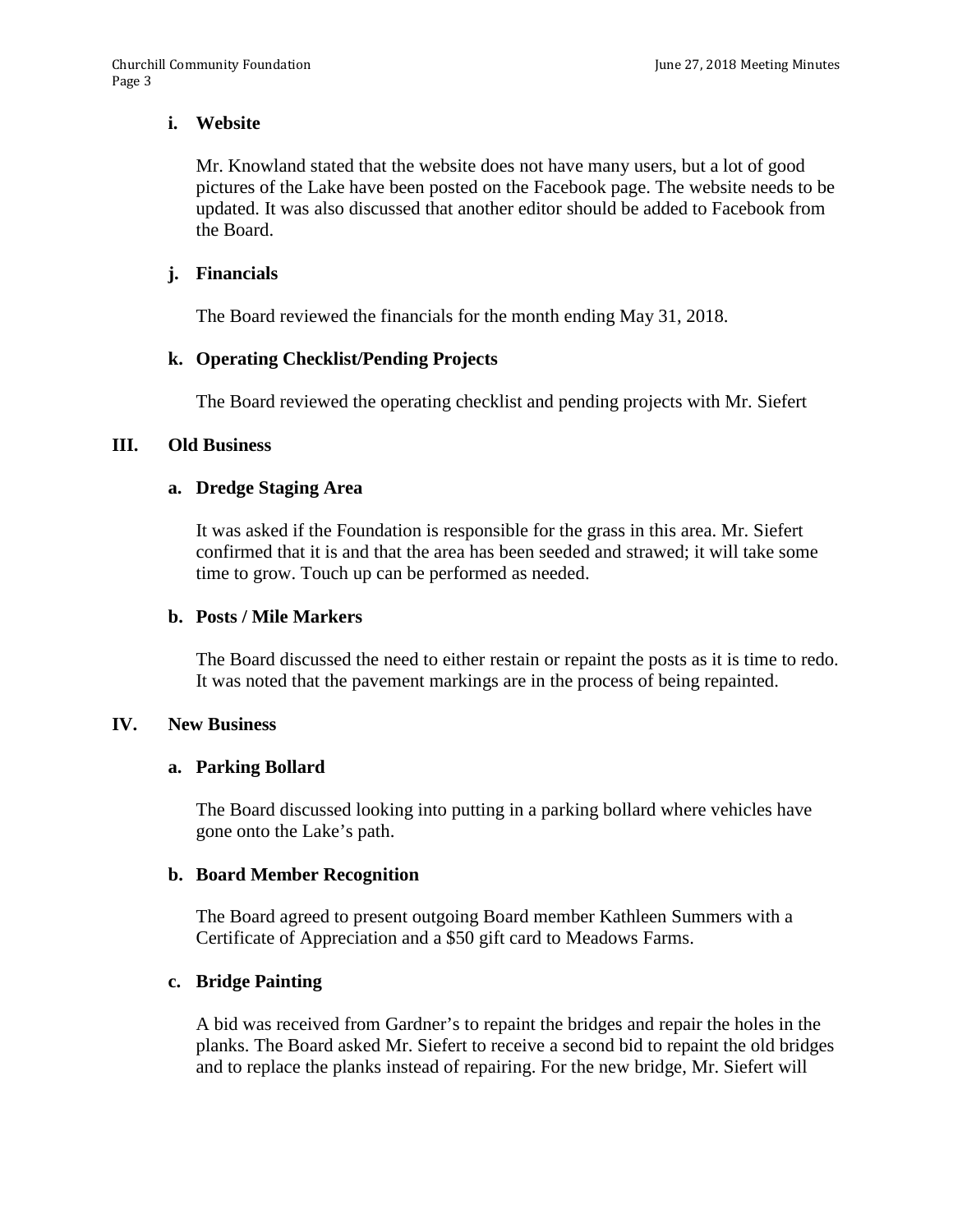check with the manufacturer to see what sealant they recommend to use that is environmentally friendly.

# **V. Next Meeting**

The next meeting of the Board of Directors for the Churchill Community Foundation will be Wednesday, July 25, 2018 at 7:30 p.m. at the Waters Landing Community Center.

# **VI. Adjournment**

Motion: To adjourn the June 27, 2018 Board meeting at 9:45 pm. Knowland/Leavitt. 7/0/0. Talmage, Jones, Pustelnik, Fickling, Knowland, Leavitt and Jones-Butler for. Motion passed.